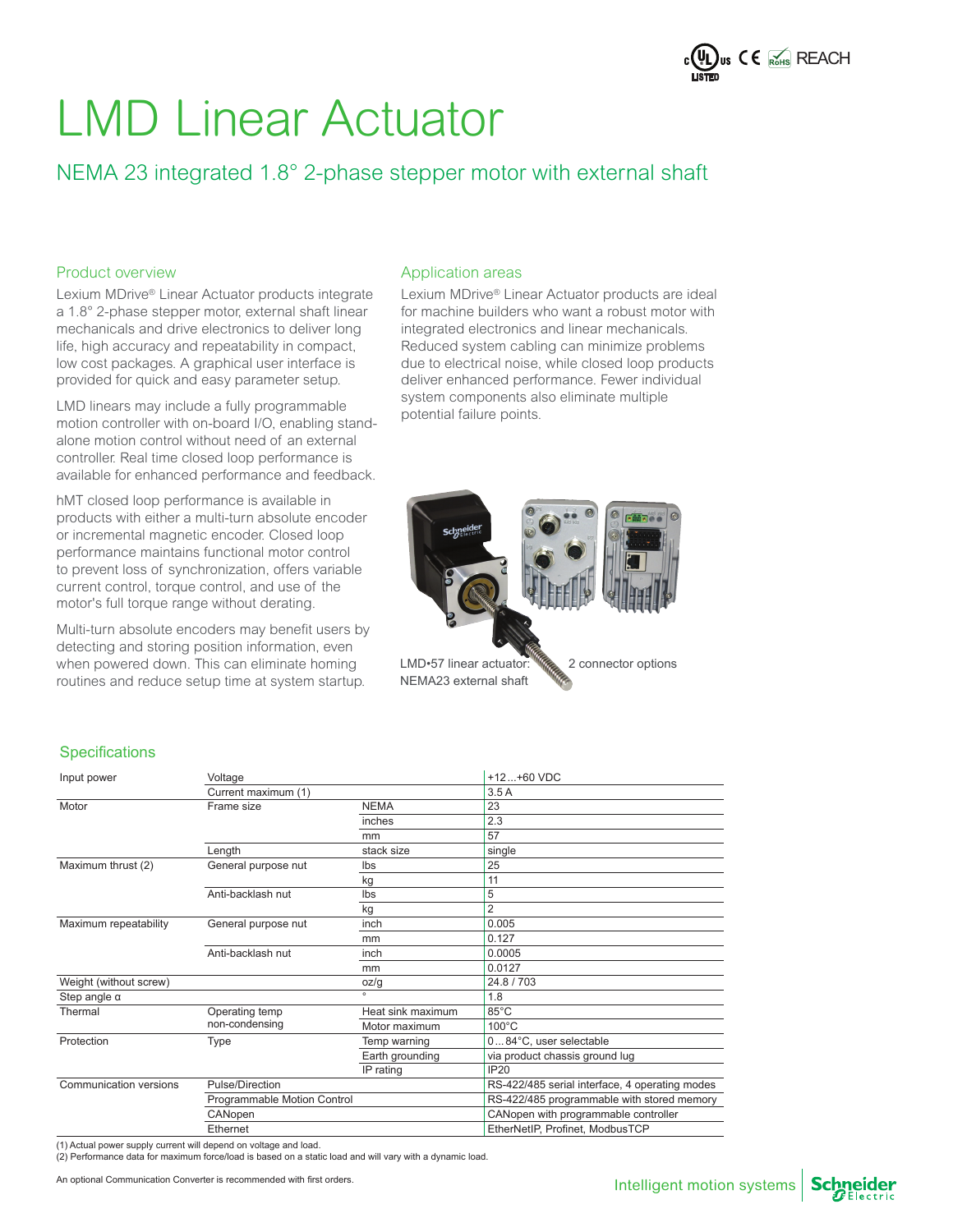NEMA 23 integrated 1.8° 2-phase stepper motor with external shaft

### LMD•57 Linear – external shaft, NEMA size 23



Ø E  $\alpha$ 

Nut specifications



General purpose nut For applications not requiring antibacklash and wear compensation Flange shape: round

#### Lead screw specifications

|                          |                                                                                                              |                    | Screw G                | Screw A          | Screw B            | Screw D             |  |  |
|--------------------------|--------------------------------------------------------------------------------------------------------------|--------------------|------------------------|------------------|--------------------|---------------------|--|--|
| Per revolution<br>Travel |                                                                                                              |                    | $0.375"$ /<br>9.525 mm | 0.20"<br>5.08 mm | 0.167"<br>4.233 mm | 0.0833"<br>2.116 mm |  |  |
|                          | Per full step                                                                                                |                    | 0.001875"              | 0.001"           | 0.000835"          | 0.0004165"          |  |  |
|                          |                                                                                                              |                    | 0.0476 mm              | 0.0254 mm        | $0.0212$ mm        | $0.0106$ mm         |  |  |
| Load limit*              | External<br>shaft nuts                                                                                       | General<br>purpose | 60 lbs / 27 kg         |                  |                    |                     |  |  |
|                          |                                                                                                              | Anti-backlash      | 25 lbs / 11 kg         |                  |                    |                     |  |  |
|                          | *Performance data for maximum force/load is based on a static load and will vary with a <i>dynamic</i> load. |                    |                        |                  |                    |                     |  |  |

Anti-backlash nut

B F

Purpose: backlash free operation for high accuracy and low drag torque. Flange shape: triangle

A

Nut ou

| purpose  | (18.0) | (38.1)  | (38.1) | (5.08) | (5.08) | (28.6) | wheeling               |
|----------|--------|---------|--------|--------|--------|--------|------------------------|
| Anti-    | 0.82   | 1.875   | 1.5    | 0.20   | 0.20   |        | $1.125$ 1-to-3 oz-in / |
| backlash | (20.8) | (47.63) | (38.1) | (5.08) | (5.08) |        | (28.6) 0.7-2.1 Ncm     |

| Threaded end | Metric end:<br>M6 x 1.0mm<br>thread to within 0.03"/ thread to within 0.05"/<br>0.76 mm of shoulder | UNC end:<br>1/4-20 UNC-2A<br>1.3 mm of shoulder |  |  |  |
|--------------|-----------------------------------------------------------------------------------------------------|-------------------------------------------------|--|--|--|
| Smooth end   | $Q$ 0.2362" +0.001<br>$\varnothing$ 6mm +0.003                                                      |                                                 |  |  |  |
| None         |                                                                                                     |                                                 |  |  |  |

#### Speed-force curves



\*Load limit is determined by selected nut. Performance data for maximun force/load is based on a *static* load and will vary with a *dynamic* load.

Screw D Screw B Screw A Screw G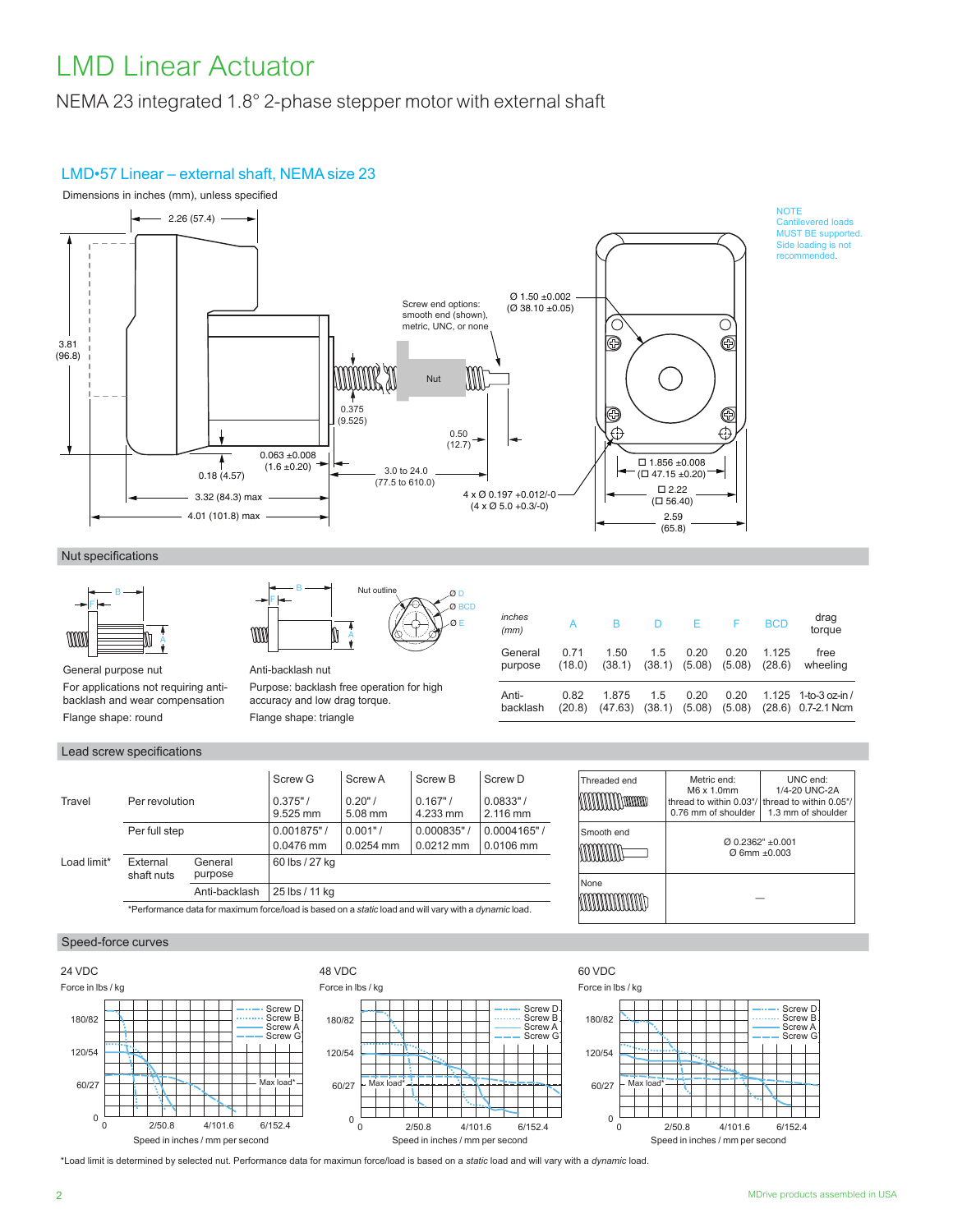### NEMA 23 integrated 1.8° 2-phase stepper motor with external shaft





Accessories

| for pluggable connector products                                                                                                                                                                                               |                                 |              |           | comm types (1) |                |  |
|--------------------------------------------------------------------------------------------------------------------------------------------------------------------------------------------------------------------------------|---------------------------------|--------------|-----------|----------------|----------------|--|
| description                                                                                                                                                                                                                    | length feet $(m)$   part number |              | P         | M              |                |  |
| <b>Communication converters</b><br>USB-pluggable converter to set/program communication<br>parameters in 32- or 64-bit                                                                                                         |                                 |              |           |                |                |  |
| Mates to DB9 connector                                                                                                                                                                                                         | 6.0(1.8)                        | MD-CC404-000 | ٠         | $\bullet$      |                |  |
| Mates to DB9 connector. Includes: CAN dongle, terminating<br>resistor, and pre-wired mating cables                                                                                                                             | 6.0(1.8)                        | MD-CC501-000 |           |                | ٠              |  |
| <b>Replacement mating connector kits</b>                                                                                                                                                                                       |                                 |              |           |                |                |  |
| Includes one 2-pin power mate, and one set (2 pieces) 7-pin<br>multifunction mates                                                                                                                                             |                                 | $CK-14$      | ٠         |                |                |  |
| Includes one 2-pin power mate, and one set (2 pieces) 7-pin<br>multifunction mates                                                                                                                                             |                                 | $CK-15$      |           |                |                |  |
|                                                                                                                                                                                                                                |                                 |              |           |                |                |  |
| for M12 circular connector products                                                                                                                                                                                            |                                 |              |           |                | comm types (1) |  |
| description                                                                                                                                                                                                                    | length feet (m)                 | part number  | P         | M              |                |  |
| <b>Communication converters</b><br>USB-pluggable converter to set/program communication<br>parameters in 32- or 64-bit                                                                                                         |                                 |              |           |                |                |  |
| Mates to M12 5-pin female connector                                                                                                                                                                                            | 6.0(1.8)                        | MD-CC405-000 | $\bullet$ | $\bullet$      |                |  |
| Mates to M12 5-pin male connector. Includes: CAN dongle,<br>terminating resistor, and pre-wired mating cables                                                                                                                  | 6.0(1.8)                        | MD-CC502-000 |           |                | ٠              |  |
| <b>Cordsets</b><br>Shielded cables pre-wired with straight M12 mating connectors                                                                                                                                               |                                 |              |           |                |                |  |
| Communication cordset mates to 5-pin female connector                                                                                                                                                                          | 10.0(3.0)                       | MD-CS600-000 | $\bullet$ | $\bullet$      |                |  |
| Power cordset mates to 4-pin male connector                                                                                                                                                                                    | 10.0(3.0)                       | MD-CS620-000 | $\bullet$ | $\bullet$      | $\bullet$      |  |
| I/O cordset mates to 12-pin female connector                                                                                                                                                                                   | 10.0(3.0)                       | MD-CS630-000 | $\bullet$ |                |                |  |
| I/O cordset mates to 12-pin male connector                                                                                                                                                                                     | 10.0(3.0)                       | MD-CS610-000 |           | $\bullet$      |                |  |
| Communication cordset mates to 4-pin female connector                                                                                                                                                                          | 6.5(2.0)                        | MD-CS640-000 |           |                |                |  |
| Communication cordset mates to 5-pin male connector                                                                                                                                                                            | 10.0(3.0)                       | MD-CS650-000 |           |                |                |  |
| Daisy chaining<br>Connect multiple units together in sequence with Y cable.<br>Termination plug, sold separately, is required at end of run.                                                                                   |                                 |              |           |                |                |  |
| Y cable mates to M12 communication connector                                                                                                                                                                                   | 0.3(1.0)                        | MD-CS660-000 |           |                | $\bullet$      |  |
| M12 bus termination (resistor) plug                                                                                                                                                                                            |                                 | PLG-M12TP    |           |                |                |  |
| (1) Communication types:<br>P = Pulse/Direction via RS-422/485 serial interface<br>M = Programmable Motion Control via RS-422/485 serial interface<br>A = CANopen interface<br>E = EtherNet/IP, ModbusTCP, Profinet, MCode/TCP |                                 |              |           |                |                |  |

### for all products with Absolute Encoder

| description                                                                            | length feet $(m)$ part number |               |
|----------------------------------------------------------------------------------------|-------------------------------|---------------|
| Back-up battery pack<br>Extend stored position data up to 5-years for 1 to 6 LMD units |                               |               |
| Battery pack, DIN-rail mount. Uses 3 AA batteries, not provided                        |                               | ICP0531       |
| LMD mating cable(s) with crimp connector to flying lead end                            | 3.3(1.0)                      | PD02-0531-FL1 |
| PLC mating cable with crimp connector to flying lead end                               | 3.3(1.0)                      | PD04-0531-FL1 |